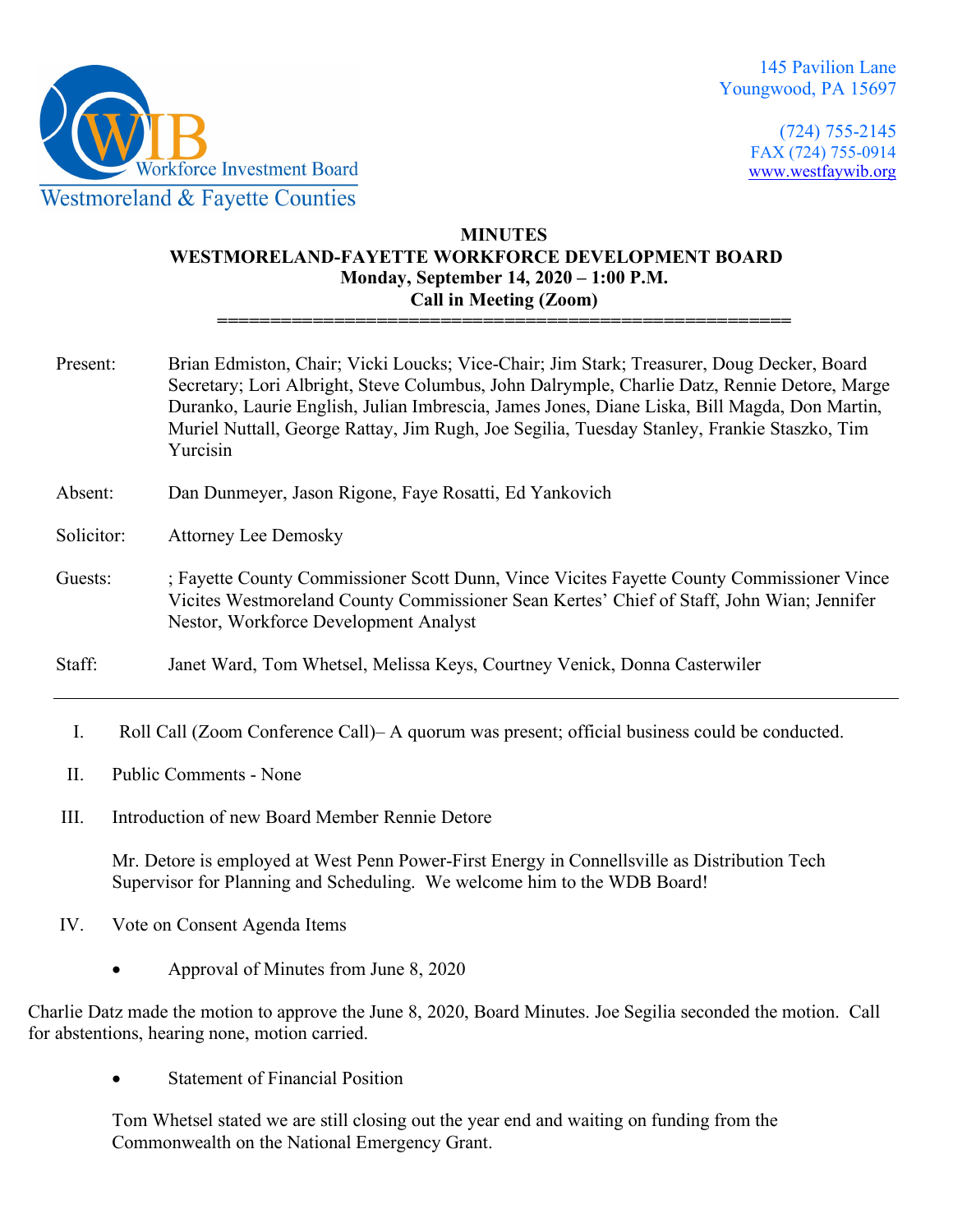## V. Executive Director Report - Janet Ward

Transition Activities - Janet

Met with County Commissioners Held meetings with internal WIB staff Sent out letters and press release regarding the transition to newspapers, stakeholders, social media Made contact with EARN providers and youth vendors Hired Youth Services Manager – Courtney Venick

Performance Report -PY 2019

The WIB has exceeded all performance goals for WIOA Title 1, which included Adult, Dislocated Worker and Youth. The state goals are a collaborative effort with Providers and Title 1. We are now up for negotiation for PY 2020 & PY 2021. We are waiting for the State to review our recommendations and final negotiations. Final performance goals will be shared with the Board in December to set the goals for the new year in December.

Social Marketing Media Report

The WIB was fortunate to have Josie Manns as a temporary staff and with her knowledge and expertise she set-up the social media platforms increasing readership through all areas of media. We will continue to build media platforms as we move into the future,

WFWIB Operations during Covid-19

Since May, the WIB staff is working in split shifts from home remotely and coming into the office. Solicitor Demosky also spoke to all staff giving additional training regarding Covid-19 rules and regulations. Staff schedules are being done on a two-week period.

VI. Customer Service Committee Report - Jim Rugh, Chair

The Customer Service Committee has recommended the following be approved.

Individual Training Accounts (ITA) Policy 20-21

The committee recommendation maintaining the current policy of \$6,000 for ITA programs, 1-year in length and \$4,500 for ITA programs less than 1-year. For the year ending 6/30/2020, 101 ITA's were written, at an average cost of \$4,031 and restricted to Westmoreland-Fayette residents, unless specified per funding source. To date we have written 55 Individual Training Account contracts at a cost of \$250,000.

### On-the-Job Training (OJT)

On-the-Job Training is reimbursement to employers. This is 50% of employee wage rate up to 40-hours per week, not to exceed 3-months or 520 hours of total training hours. There has been no change to the Incumbent Worker Policy. For the year ending 6/30/2020, 50 OJT's written, at an average cost of \$2,451. For those who qualify as a small business there is a 75% reimbursement.

### Support Service

Support Services is an allowance to participants employed in On-The-Job Training programs. Funding covers:  $$620/max$  for tools, clothing, bus passes, day care, physical, licenses fees and milage for  $1<sup>st</sup>$  4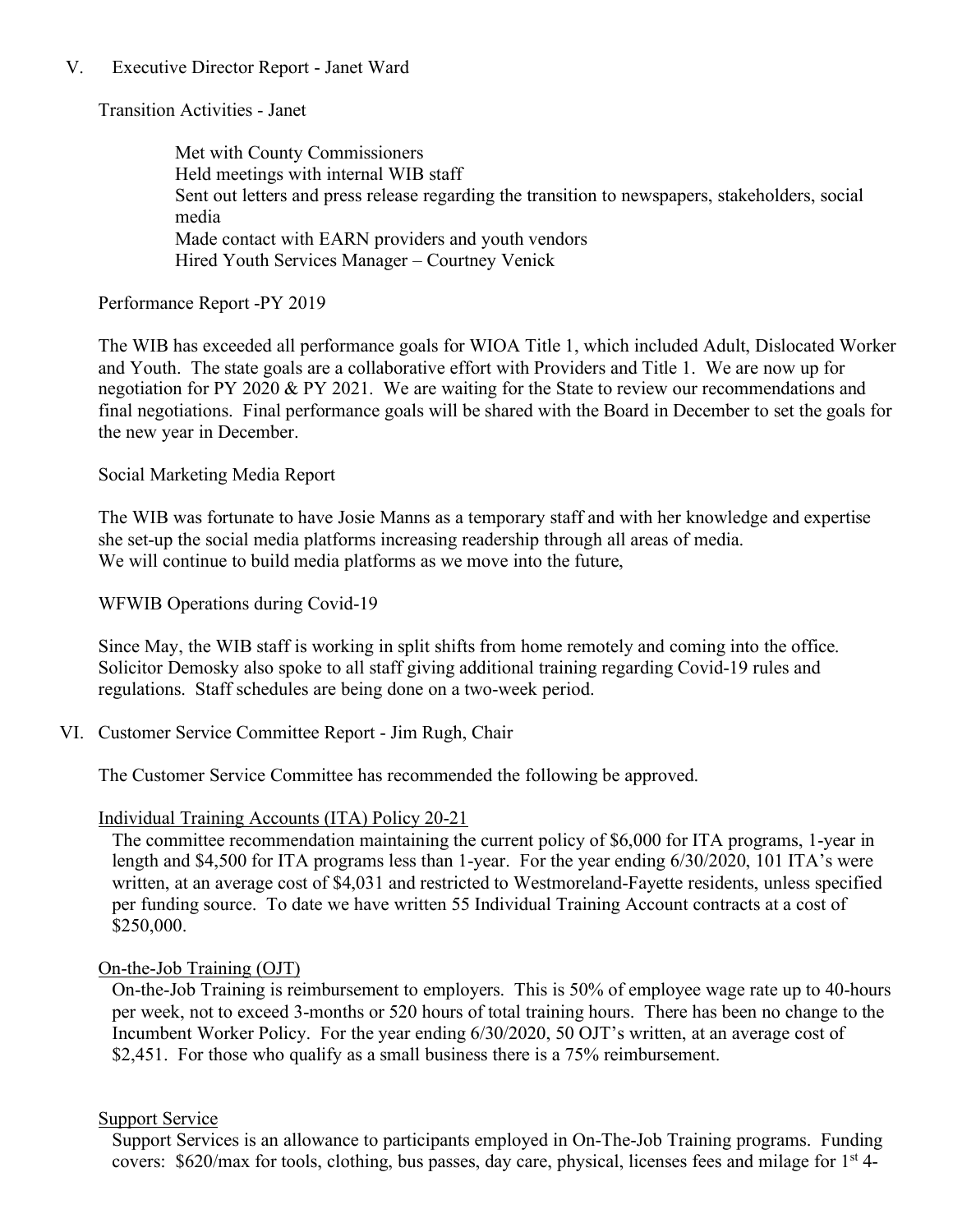weeks on the OJT. Also, anyone participating in an Opioid Program will receive \$20 per day while in training-based programs (ITA).

# Title One and One Stop Operator

WDB will be seeking proposals to provide services under WIOA for the One-Stop Operator and/or Title 1 Career Services. The current agreement ends 6/30/2021. The RFP will be posted October 1st with all proposals back by the beginning of December of 2020. Proposals will be reviewed in early 2021.

Tuesday Stanley made the motion to approve the Individual Training Accounts (ITA'S). Frank Staszko seconded the motion. Call for abstentions, hearing none, call for the motion; motion carried.

Diane Liska made the motion to approve the On-the-Job Training (OJT). Diane Liska seconded the motion. Call for abstentions, hearing none, call for the motion; motion carried.

Joe Segilia made the motion to approve Support Services. Bill Magda seconded the motion. Call for abstentions, hearing none, call for the motion; motion carried.

Charlie Datz made the motion to approve the Title One and One-Stop Operator proposal. Bill Magda seconded the motion. Call for abstentions, hearing none, call for the motion; motion carried.

VII. New Business – Janet Ward

Covid-19 Update: The CareerLink's were closed physically in March, but were still able to provide services to individuals remotely, by zoom phone calls, emails, etc. insuring no one was dropped from receiving services. A soft start began in June with staff split up to insure social distancing. A triage area was also set up outside each CareerLink. Janet thanked Sean Sypolt and Frank Staszko for the cooperation from the One Stop Operator and the Commonwealth.

VIII. Contract Renewals

WIOA Funding for the Private Industry Council's Transition Work Experience Program in the amount of \$100,000. This contract is specifically for individuals who are in between jobs or lost a job and/or need a new career pathway. Salaries are paid up to a certain time period.

Jim Stark made the motion to approve the Transition Work Experience program in the amount of \$100,000 with the Private Industry Council through June 30, 2021. Jim Stark seconded the motion. Call for abstentions. Tim Yurcisin abstained due to conflict of interest. Call for the motion; motion carried.

### Consulting Agreements

Agreement for William Thompson to extend current agreement through December 30, 2020, to work no more than 10 hrs. per week at a rate of \$65/hr., and; Josie Manns to assist with SLIP, Social Media, Website Development up to 30 hrs. per week at a rate of \$20/hr. Starting 9/16/2020 and end upon either parties 60 days' notice.

Bill Magda made the motion to approve the consulting agreement with Bill Thompson to work through the end of December 2020, and Josie Manns to work ending contract upon notice. Diane Liska seconded the motion. Call for abstentions. Hearing none, call for the motion; motion carried.

Approval is needed for the Teacher in the Workplace (TIW) Contract *No Cost Extensions* through December 30, 2020. These contracts were delayed or postponed due to Covid and the state has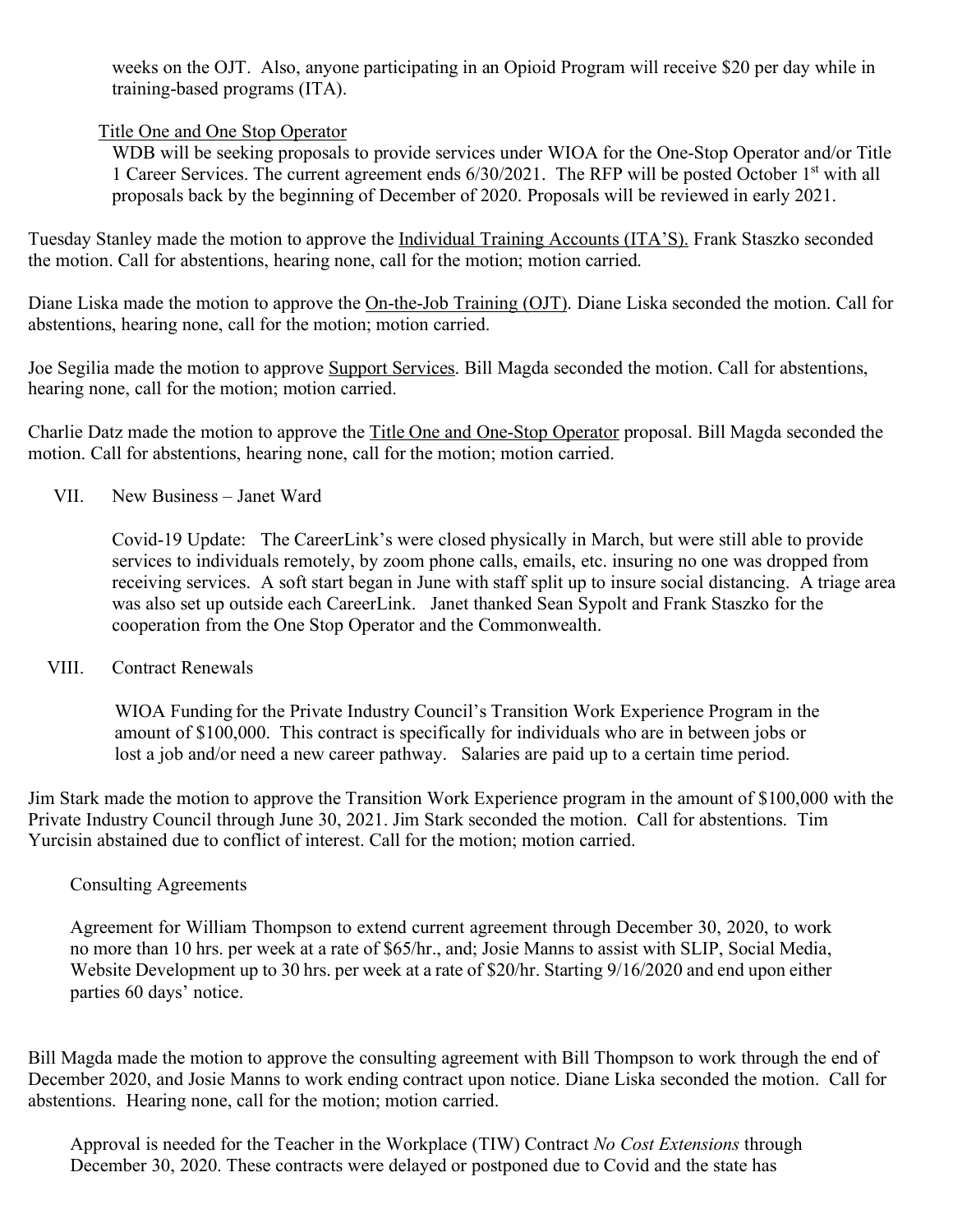extended the contracts.

|  |  |  |  | <b>Teacher in the Workplace Contracts</b> |
|--|--|--|--|-------------------------------------------|
|--|--|--|--|-------------------------------------------|

| <b>Name</b>                      | <b>Program Title</b><br><b>Project Synopsis</b>                                                                                                                    | Amt.<br>Contract |
|----------------------------------|--------------------------------------------------------------------------------------------------------------------------------------------------------------------|------------------|
| <b>Catalyst Connection</b>       | Fayette Future Workforce TIW II - Fayette<br>County Activities - Provide manufacturing<br>curriculum materials, co-facilitate, and<br>participate on planning team | \$9,569          |
| IU1                              | Fayette Future Workforce TIW II – Fayette<br>County Activities - Professional<br><b>Development Activities</b>                                                     | \$6,375          |
| The Redstone<br>Foundation       | Fayette Future Workforce TIW II – Fayette<br>County Activities - Program Coordinator,<br>co-facilitate, interface with school districts                            | \$10,931         |
| Westmoreland IU                  | Workforce Forum Pathway Learning<br>Community TIW II - Westmoreland County<br>Activities - Professional Development<br>Activities and Co-facilitator               | \$5,560          |
| Economic<br>Growth<br>Connection | Workforce Forum Pathway Learning<br>Community TIW II - Westmoreland County<br>Activities – Recruitment of business<br>membership and coordinator                   | \$6,033          |

Doug Decker made the motion to approve the Teacher in the Workplace contract, no cost extensions, requesting the dollars be spent down through December 30, 2020. Tim Yurcisin seconded the motion. Call for abstentions. Muriel Nuttall abstained from Redstone; Don Martin abstained from IU1. All due to conflict of Interest. Call for the motion; motion carried.

|  |  |  |  | <b>Business Education Partnership Grant through December 30, 2020</b> |
|--|--|--|--|-----------------------------------------------------------------------|
|--|--|--|--|-----------------------------------------------------------------------|

| <b>Name</b>                                            | <b>Program Title</b>                                               | <b>Amt. Contracted</b> |
|--------------------------------------------------------|--------------------------------------------------------------------|------------------------|
| Belle Vernon School District                           | <b>Block Chain Initiative</b>                                      | \$15,660               |
| <b>Redstone Foundation</b>                             | <b>Fayette Business Education</b><br>Partnership Program of Action | \$32,552               |
| <b>Westmoreland County</b><br><b>Community College</b> | High School STEM<br>Immersion Program (SIP)                        | \$18,000               |

Jim Stark made the motion to approve the no cost extension of Belle Vernon School District's contract through December 30, 2020. Lori Albright seconded the motion; Call for abstentions. Hearing none, call for the motion. Motion carried.

Tim Yurcisin made the motion to approve Redstone Foundation. Charlie Datz seconded the motion. Call for abstentions. Muriel Nuttall abstained due to conflict of interest. Call for the motion; motion carried.

Charlie Datz made the motion to approve Westmoreland County Community College High School STEM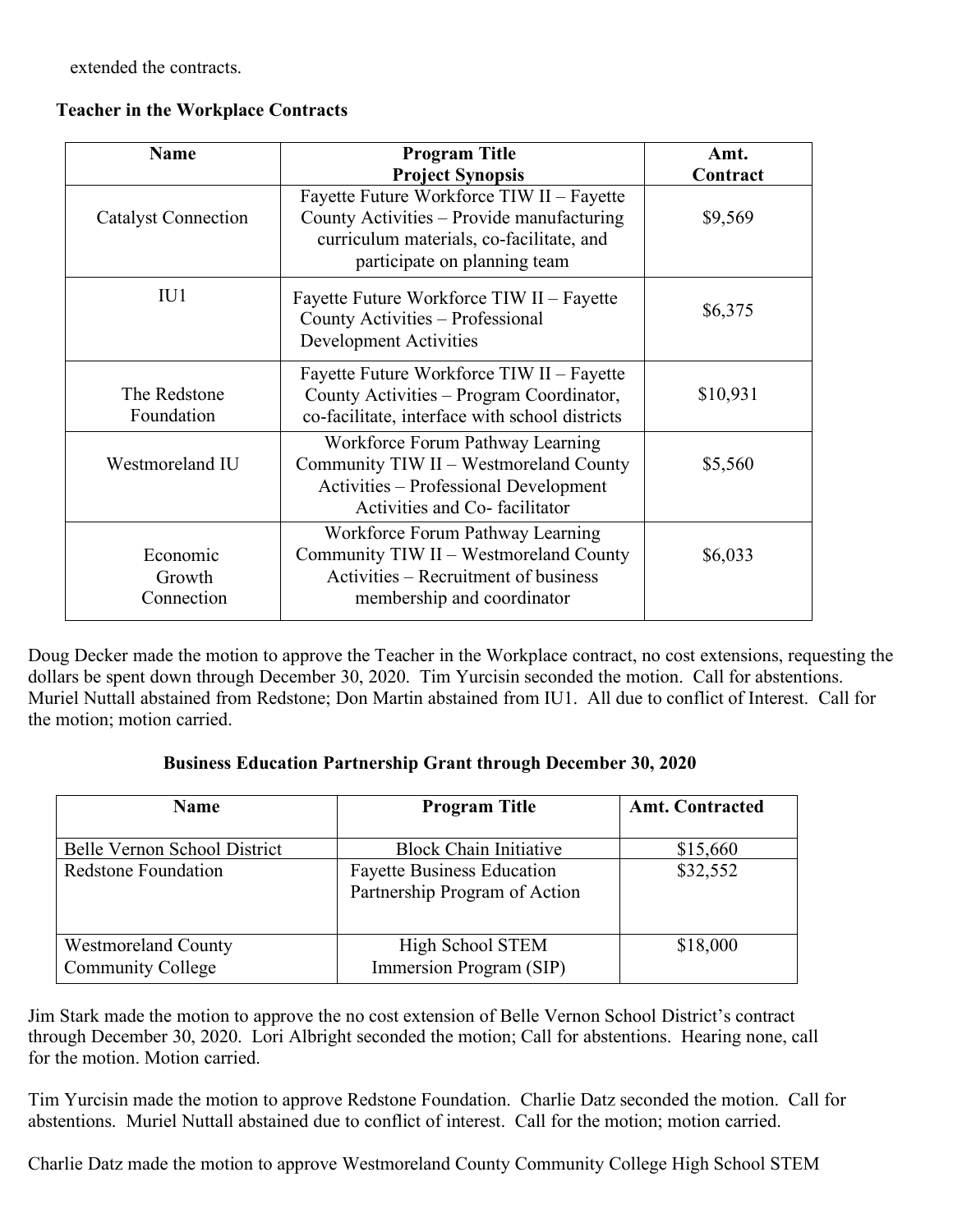Immersion Program. Call for abstentions. Tuesday Stanley and Bill Magda abstained. Call for the motion; motion carried.

| Name                    | <b>Program Description</b>                                                                                                                                    | Amt.        |
|-------------------------|---------------------------------------------------------------------------------------------------------------------------------------------------------------|-------------|
|                         |                                                                                                                                                               | Recommended |
| The Redstone Foundation | Data Mapping Portal Workforce<br>and Education Initiative.<br><b>STEAM Based Curriculum with</b><br>Brownsville School District for<br>teachers and students. | \$35,850    |

## **Business Education and TANF Funding through June 30, 2020**

Tim Yurcisin made motion to approve the contract for Redstone Foundation in the amount of \$35,850. Jim Stark seconded the motion. Call for abstentions. Muriel Nuttall abstained. Call for the motion; motion carried.

| Experience works. Work Experience Frogram through December 00, 2021 |                               |             |  |
|---------------------------------------------------------------------|-------------------------------|-------------|--|
| <b>Name</b>                                                         | <b>Program Description</b>    | Amt.        |  |
|                                                                     |                               | Recommended |  |
| <b>Fayette County Community</b>                                     | Experience Works! Program for | \$214,339   |  |
| <b>Action Agency</b>                                                | 60 TANF and WIOA Youth in     |             |  |
|                                                                     | Fayette County.               |             |  |
| Private Industry Council                                            | Experience Works! Program for | \$426,700   |  |
|                                                                     | 120 TANF and WIOA Youth in    |             |  |
|                                                                     | Westmoreland and Fayette      |             |  |

# **Experience Works! Work Experience Program through December 30, 2021**

Charlie Datz made the motion to approve the no cost extension for Fayette County Community Action's Experience Works! Program for 60 TANF and WIOA Youth in Fayette County in the amount of \$214,339 and Private Industry Council's Experience Works! Program for 120 TANF and WIOA Youth in Westmoreland and Fayette County in the amount of \$426,700. Marge Duranko seconded the motion; Call for abstentions. Tim Yurcisin, and Jim Stark abstained due to conflict of interest. Call for the motion; motion carried.

### **WFWIB Office Lease**

| <b>Name</b>                                            | <b>Details</b>                                                                                                                                                                                                                                                                                                                                                                           |
|--------------------------------------------------------|------------------------------------------------------------------------------------------------------------------------------------------------------------------------------------------------------------------------------------------------------------------------------------------------------------------------------------------------------------------------------------------|
| <b>Westmoreland County</b><br><b>Community College</b> | Current Lease End: 9/30/2020 (10-year lease) rate of<br>\$11.40/ sq. ft. Proposed Lease End: 12/31/2024 Rate of \$14.12/sq.<br>ft. Includes improvements requested by WIB of new carpeting<br>$($13,400)$ , paint $($6,000)$ , and remodeling (no charge). Lease<br>includes: Custodial Services, Security (County Parks Police),<br>Parking, Mail Services, Copying Services (at cost). |
|                                                        |                                                                                                                                                                                                                                                                                                                                                                                          |

Doug Decker made the motion for the renewal of the lease with Westmoreland County Community College retroactive from October 1, 2020 to December 31, 2024. Charlie Datz seconded the motion. Call for abstentions. Tuesday Stanley and Bill Magda abstained due to conflict of interest. Call for the motion; motion carried.

# IX. Good of the Order

Tim Yurcisin is retiring October 1<sup>st</sup>. Shujuane Martin will be the new President/CEO. Janet thanked Tim for all of his support and partnership with WIB and his many years of service.

# X. Open Forum – None